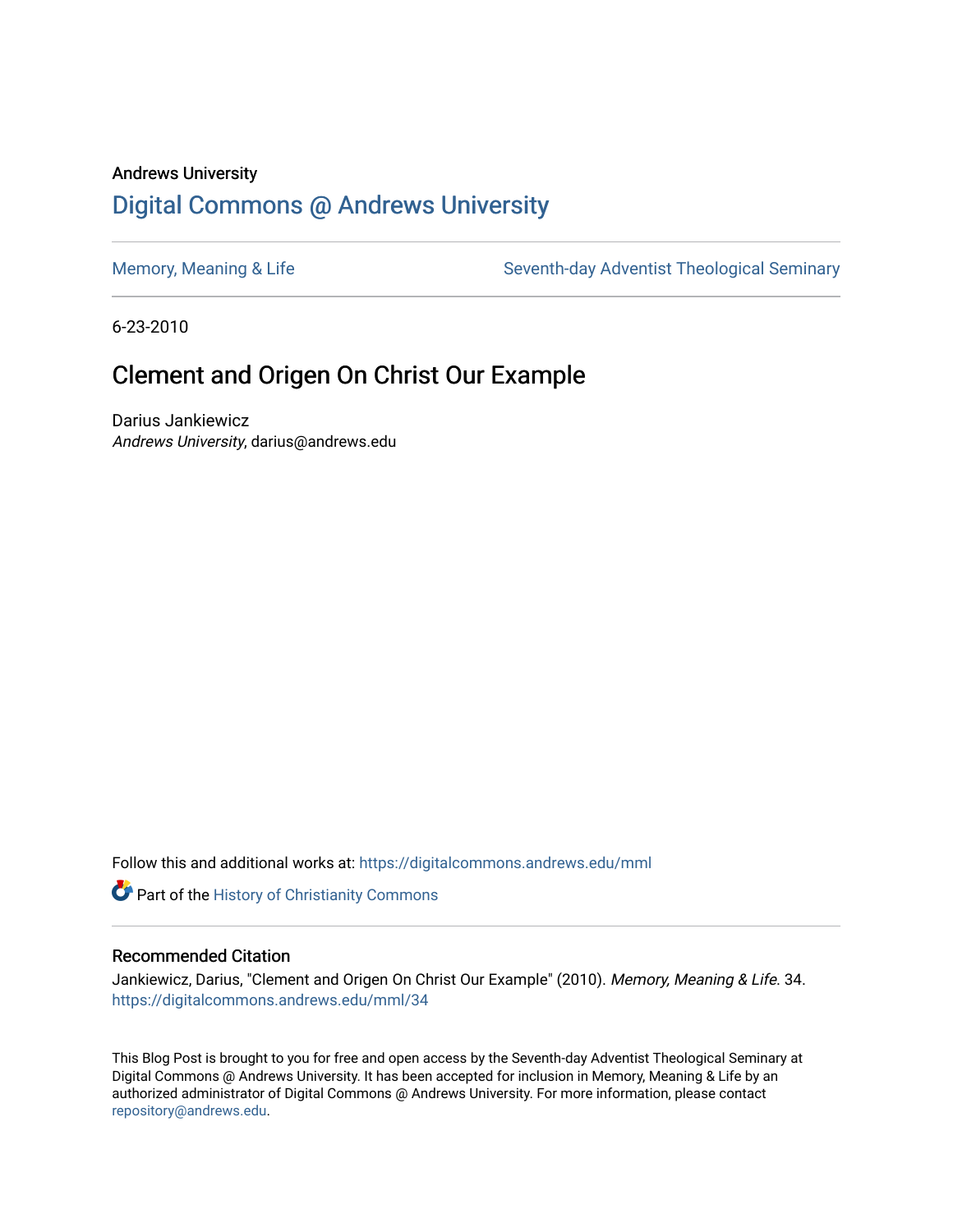# **[Memory, Meaning & Faith](http://web.archive.org/web/20120716010226/http://www.memorymeaningfaith.org/blog/)**

[Main](http://web.archive.org/web/20120716010226/http://www.memorymeaningfaith.org/blog) [About](http://web.archive.org/web/20120716010226/http://www.memorymeaningfaith.org/blog/about.html) [Archives](http://web.archive.org/web/20120716010226/http://www.memorymeaningfaith.org/blog/archives.html) June 23, 2010 **Clement And Origen On Christ Our Example**

#### by Darius Jankiewicz

#### **Clement of Alexandria**

Consider the mysteries of love, and you will then have a vision of the bosom of the Father, whom the only-begotten God alone has declared. God himself is love, and for the sake of this love he made himself known. And while the unutterable nature of God is as a Father, his sympathy with us is as a Mother. It was in his love that the Father became the nature which derives from woman, and the great proof of this is the Son whom he begot from himself, and the love that was the fruit produced from his love. For this he came down, for this he assumed human nature, for this he willingly endured the sufferings of humanity, that by being reduced to the measure of our weakness, he might raise us to the measure of his power. And just before he poured out his offering, when he gave himself as a ransom, he left us a new testament: "I give you my love." What is the nature and extent of this love? For each of us he laid down his life, the life which was worth the whole universe, and he requires in return that we should do the same for each other. (Clement, *Quis Dives Salvetur* 37 in *[Clement of Alexandria: The Exhortation to the Greeks](http://web.archive.org/web/20120716010226/http://www.amazon.com/Clement-Alexandria-Exhortation-Salvation-Classical/dp/0674991036)*, ed. G. W. Butterworth, Cambridge: Loeb Classical Library, Harvard University Press, 1960, 346)

Plainly, then, the other kind of discourse, the didactic, is powerful and spiritual, observing precision, occupied in the contemplation of mysteries. But let it stand over for the present. Now, it is incumbent on us to return His love, who lovingly guides us to that life which is best; and to live in accordance with the injunctions of His will, not only fulfilling what is commanded, or guarding against what is forbidden, but turning away from some examples, and imitating others as much as we can, and thus to perform the works of the Master according to His similitude, and so fulfill what Scripture says as to our being made in His image and likeness. For, wandering in life as in deep darkness, we need a guide that cannot stumble or stray; and our guide is the best, not blind, as the Scripture says, "leading the blind into pits." But the Word is keen-sighted, and scans the recesses of the heart. As, then, that is not light which enlightens not, nor motion that moves not, nor loving which loves not, so neither is that good which profits not, nor guides for salvation. Let us then aim at the fulfillment of the commandments by the works of the Lord; for the Word Himself also, having openly become flesh, exhibited the same virtue, both practical and contemplative. Wherefore let us regard the Word as law, and His commands and counsels as the short and straight paths to immortality; for His precepts are full of persuasion, not of fear. (Clement, *Paidagogos* 1.4.3, *Ante-Nicene Fathers* [2:211](http://web.archive.org/web/20120716010226/http://www.ccel.org/ccel/schaff/anf02.vi.iii.i.iii.html))

### **Origen**

Let us now see how we are to understand the expression "invisible image," that we may in this way perceive how God is rightly called the Father of His Son; and let us, in the first place, draw our conclusions from what are customarily called images among men. That is sometimes called an image which is painted or sculptured on some material substance, such as wood or stone; and sometimes a child is called the image of his parent, when the features of the child in no respect belie their resemblance to the father. I think, therefore, that that man who was formed after the image and likeness of God may be fittingly compared to the first illustration. Respecting him, however, we shall see more precisely, God willing, when we come to expound the passage in Genesis. But the image of the Son of God, of whom we are now speaking, may be compared to the second of the above examples, even in respect of this, that He is the invisible image of the invisible God, in the same manner as we say, according to the sacred history, that the image of Adam is his son Seth. . . . Now this image contains the unity of nature and substance belonging to Father and Son. For if the Son do, in like